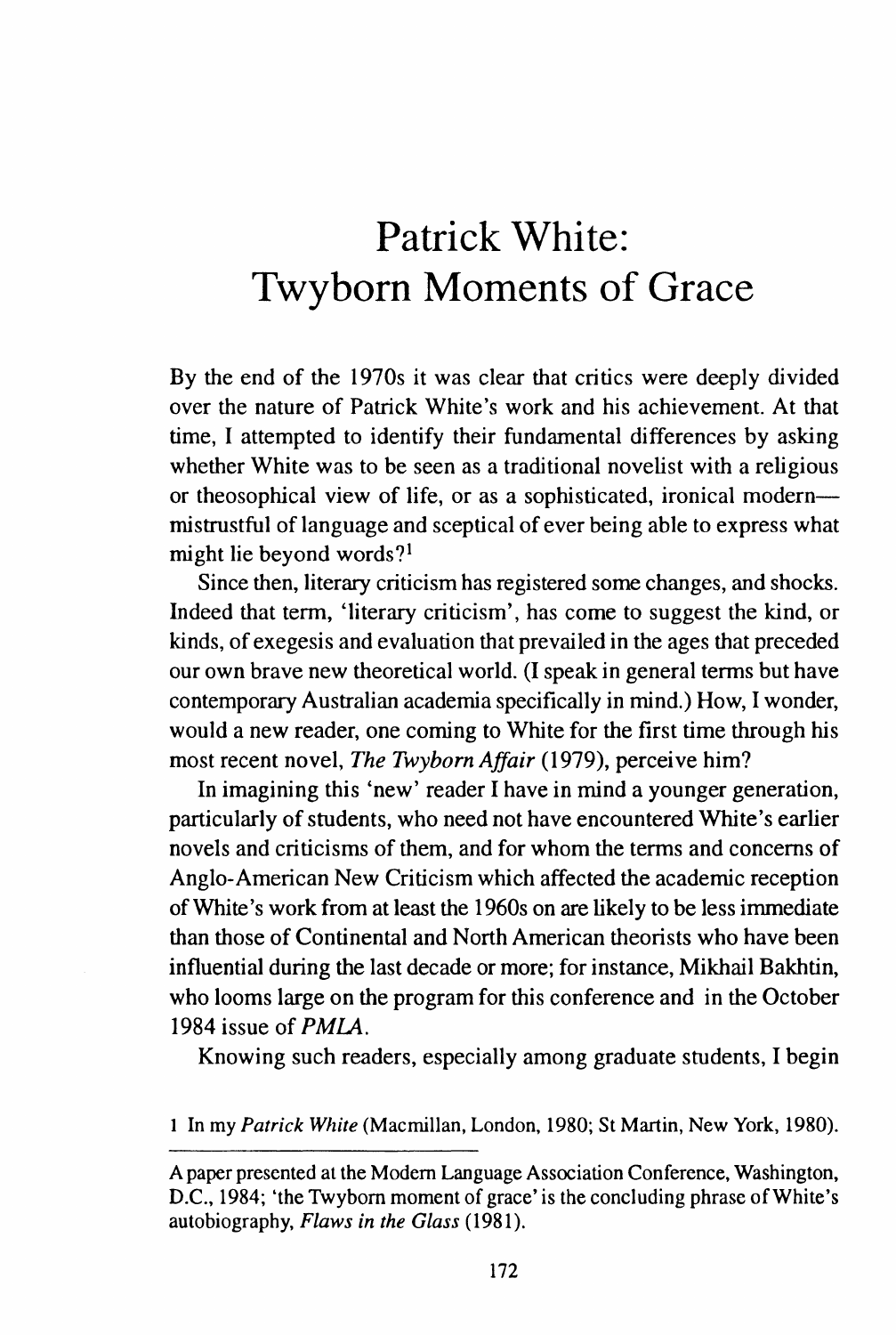to speculate on how White's most recent novel might answer to their interests.

My imagined new readers would be suspicious of such enshrined concepts as 'the novel', or even 'literature'. They would see these as 'privileging' and 'valorising' assumptions which should be subjected to sceptical reappraisal. Their interests would be in 'writing': in 'texts', their 'discourses', their 'strategies', and their 'intertextual' relationships with other writings. Their reading of 'Theory' would encourage them not to attempt to construct a single, stable interpretation of a text but to 'deconstruct' it: to search for the paradoxes embedded in its discourses and concealed gaps or 'absences', and to celebrate the 'play' of diverse meanings these reveal.

Such readers coming to *The Twyborn Affair* innocently--that is, approaching it as a contemporary fiction and not as the latest (and a very late) step in White's long and much discussed developmentwould, I conjecture, discover a text that demands 'decoding', in that it explicitly plays with contradictory possibilities of significance, and deconstructs itself in its unfolding.

The opening of the novel invites us to recognise its mode as that of comedy of manners *à la* Edith Wharton, whom Mrs E. Boyd ('Joanie') Golson is reading. It invites us to read it as a study of repressed sexual attraction between wealthy married women holidaying on the French Riviera before the first World War, as a period comedy in which New World naivety and insecurity encounter Old World sophistication, and decadence. This mode is sustained through Joanie's voyeuristic point of view while at the same time being ironised by the reader's 'modem' awareness that the object of Joanie's infatuation, Madame Eudoxia Vatatzes, is 'male'. This drag-show comedy culminates in the Vatatzes 'entertaining' the Golsons with a Chabrier piano duet (or duel) and M. Vatatzes's appalling display of bad manners-a scene exquisitely embarrassing for the Golsons, and farcical for the reader because a disruption of the social and literary conventions lovingly evoked in the establishment scenes.

Clearly, linguistic as well as literary play is being indulged in. The comedian as the letter 'E' confuses signifiers and signifieds, names and genders, and relationships within the Twybom family. Admittedly, these confusions may pose only initial difficulties for readers, who either struggle to sort them out for themselves or wait for the narrative to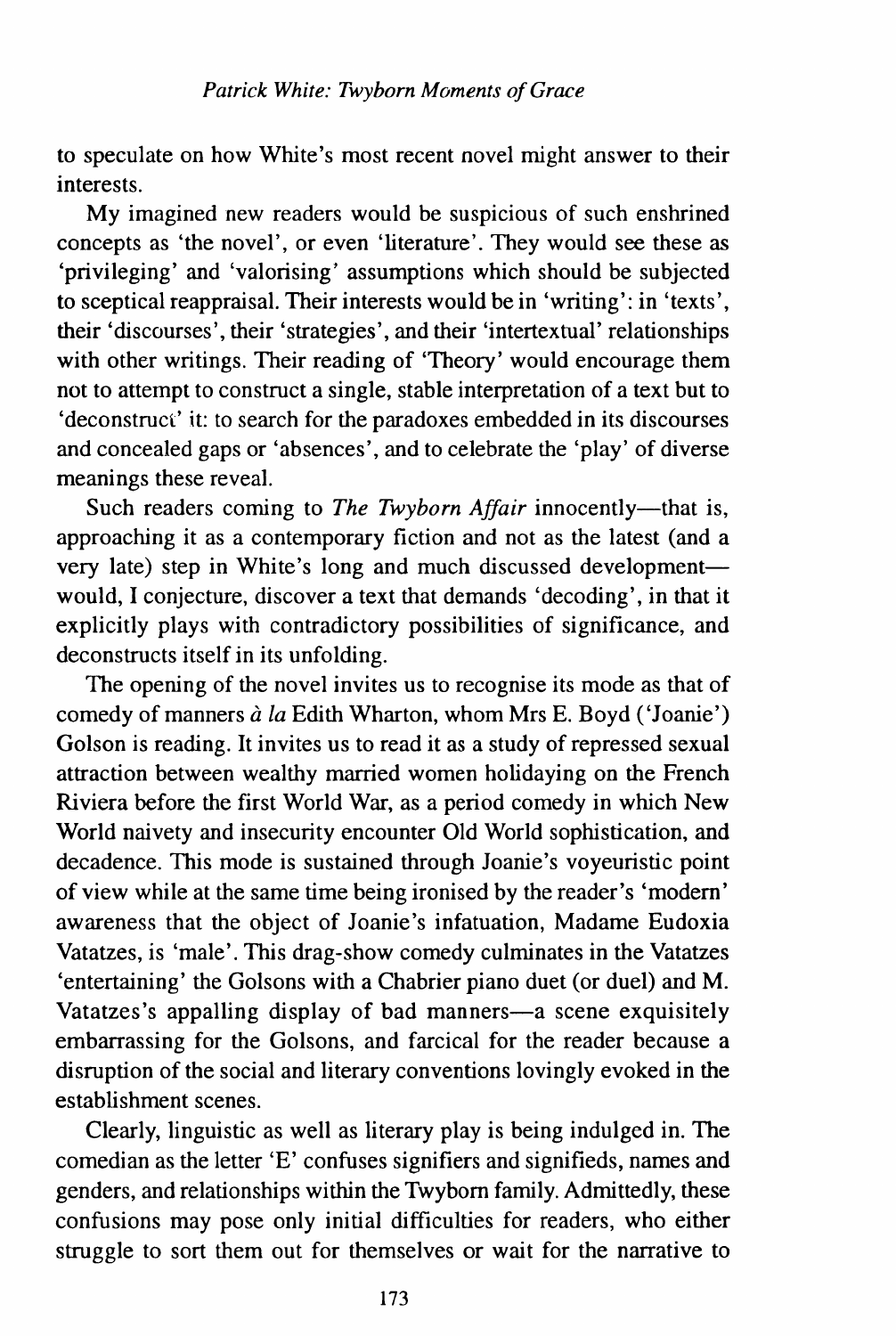clarify them (unless they have already lost their innocence through reading reviews). However, that readers cannot be sure, initially at least, which 'E.' is being referred to (and desired) nor of his or her gender signals a deliberate playing against the conventions that the opening has lead them to expect. And even though the innocent reader discovers in Part Two that Eudoxia is 'really' Eddie Twybom, who becomes Edith Trist in Part Three, the radical indeterminacy of signifiers, linguistic and sexual, and the indeterminacy of gender itself, continue throughout as the novel passes into, and mixes, other modes.

Other discordant elements, other kinds of writing, also enter early to upset the readers' expectations. Angelo Vatatzes's obsession with Byzantine history seems calculated to perplex in that it introduces, through his confused consciousness, highly specific but, for most of us, unfamiliar reference. Helpfully, in a traditional humanist reading of the novel, A. P. Riemer has elaborated the arcane textuality and etymological play ('bugger' is derived from 'Bulgar', OED) behind these lengthy passages.<sup>2</sup>

I'd like to suggest further that the 'subversive strategy' behind them is that they 'defamiliarise' our, admittedly stereotyped, literary expectations of how European culture will be presented,  $\dot{a}$  la Edith Wharton or the early Henry James, in a novel opening in the Edwardian period and presenting the comedy of New World manners encountering those of the Old. White's Australian variation on this by now timehonoured 'international theme' intercuts Vatatzes's Levantine memories and Byzantine fantasies with Joanie's equally 'untypical' reveries over her personal, and homoerotic, past in the New World.

Another early example of discordance is that odd, seemingly excrescent interlude with M. Pelletier, the sour keeper of the beach kiosk who masturbates over the distant, androgynous, Hellenic figure of Eudoxia in the sea. Is this a disgusted Flaubertian parody of Romantic afflatus, with the *petit bourgeois* voyeur presuming to imagine that he has glimpsed the transcendent. Or is it, having in mind another voyeur masturbating on the strand, a blurring of Joycean epiphanies, high and low? (In *Ulysses,* Cissy, object of Mr Bloom's desire, herself ejaculates, 'Oh, will you ever forget the evening she dressed up in her father's suit

<sup>2</sup> A. P. Riemer, 'Some Observations on *The Twyborn Affair', Southerly* 40 (1980), 12-29.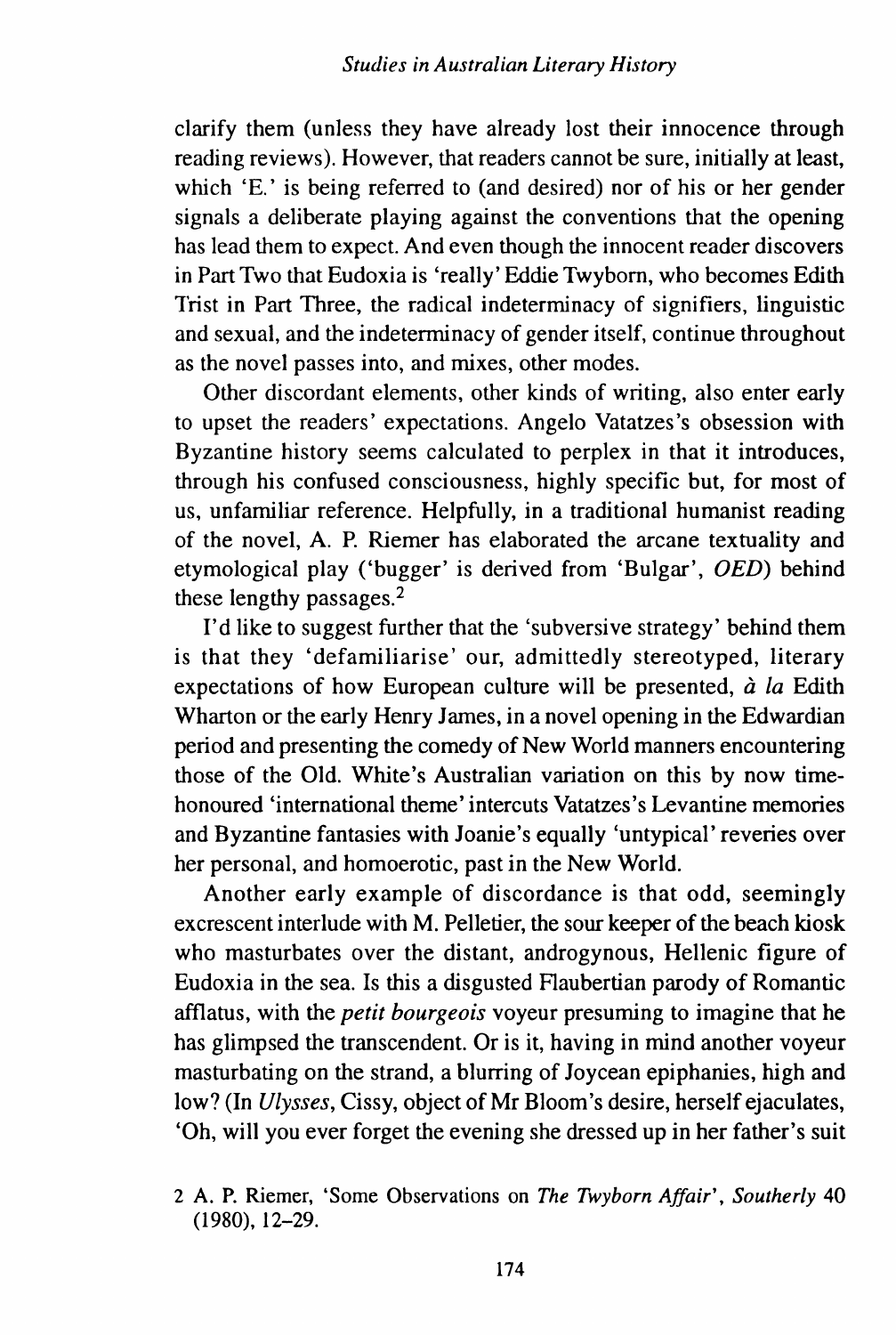and hat and the burned cork moustache and walked down Tritonsville Road, smoking a cigarette?'--which is not unlike Joanie's obsessive memory of Eadith ('E.') Twyborn's cross-dressing prank.)<sup>3</sup>

M. Pelletier's moment of 'tremulous abstraction' may seem no more than the result of a 'sordid ejaculation', as inconsequential as those other 'expostulatory ejaculations' of the coffee pot as it boils over on the rickety little spirit lamp. But for him, as he returns to this world and the damp newspapers presaging the coming war, it remains 'a triumphant leap into the world of light and colour' which he craves, into the poetry he has never written and the love he has never expressed for (and note the gender mix) 'Simone or Violette-or Mireille, Femandel Zizi Jacques Louise Jeanne Jacgues Jaccques ... '.4

This incident, we might say, oozes semiosis. Yet its counterpoising of Romantic and anti-Romantic attitudes and styles is so diffused with ironies that it seems pointless to ask whether M. Pelletier has truly glimpsed transcendence or only, laughably, presumed he has. Assuming readers 'know' by this stage that Eudoxia is 'male', they might feel they are joining with the author in relishing the dramatic irony at Pelletier's expense. But any sense of shared superiority is then undercut by the play on 'ejaculation' (Pelletier's and the coffee pot's), which insists that any 'significance' is merely coincidental, an etymological accident, an empty effect of writing.

This brings us directly, if uncertainly, to what seemed the issue in White criticism throughout the 1970s. What was it precisely that his characters' perceptions of 'pure being' signified? Discussions then focused on such epiphanic moments as M. Pelletier feels he has experienced. Whether or not the majority of commentators saw White as successful-and those that didn't found something like 'tremulous abstraction'—they agreed on seeing him as attempting to 'realise' in language what new readers would now recognise, and knowingly dismiss, as the 'transcendental signified'. If, however, M. Pelletier seems too peripheral a character and this episode excrescent, we might consider a moment of transcendence for Eddie himself in the central section of *The Twyborn Affair.* 

<sup>3</sup> James Joyce, *Ulysses,* (Bodley Head, London, 1937), p.337.

<sup>4</sup> Patrick White, *The Twyborn Affair* (Cape, London, 1979), p.76. Subsequent page references, included in the text in parentheses, refer to this edition.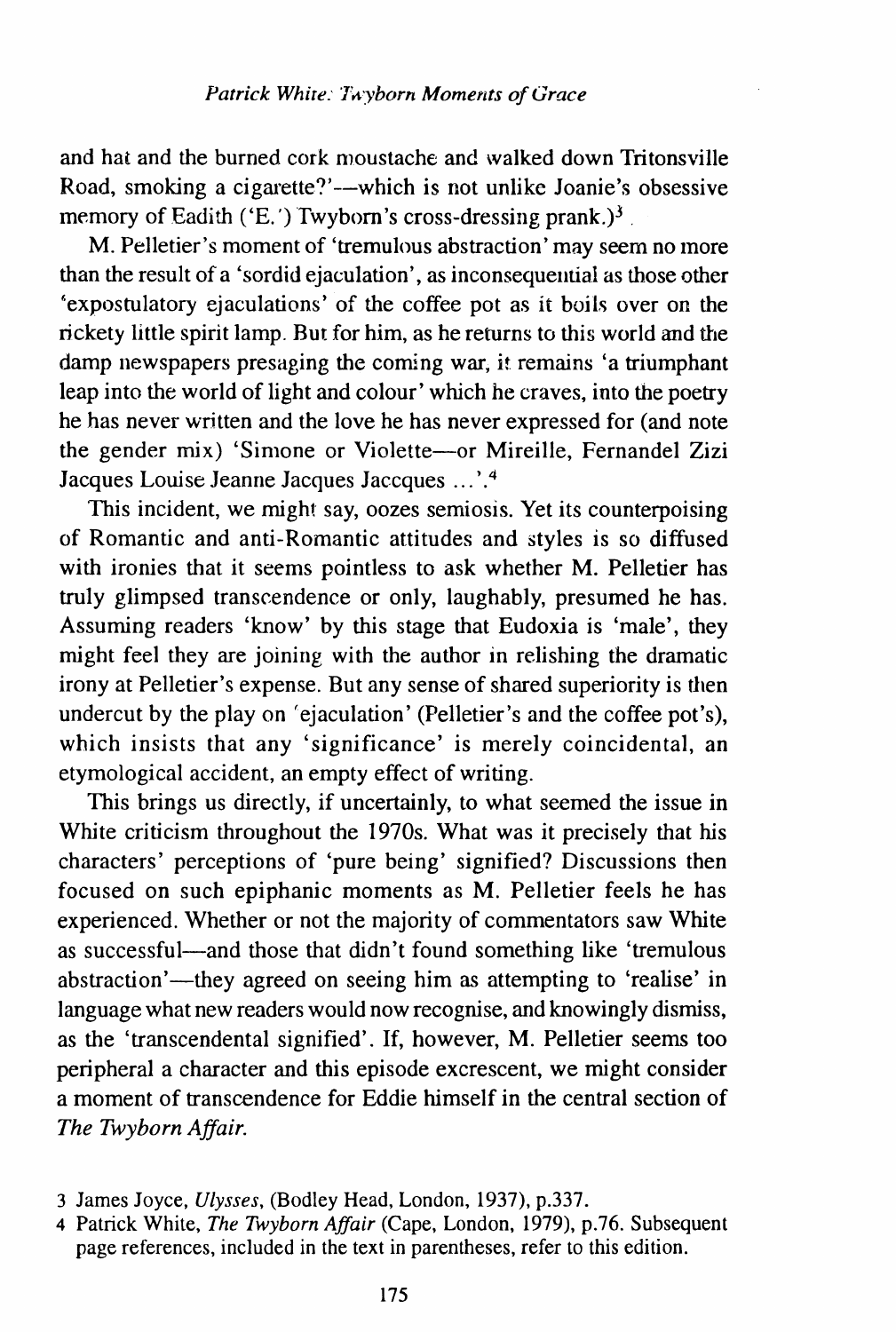This section rings satiric changes on the conventions of the Australian novel rural life—conventions which White has returned to intermittently since his first published novel, *Happy Valley* (as *The Twybom Affair*  also returns to the London of *The Living and the Dead* and the southern France of *The Aunt's Story*). The moment occurs when his feeble-minded workmate Denny invites Eddie home for a beer and to meet his wife Dot and their baby. Once there, within a setting that is one of White's familiar moral landscape, where rocks suggest an irreducible core of reality and life is stripped to its essentials, Denny dandles the infant that, unsuspected by him, is the issue of Dot and her father, Dick the rabbiter.

As she contemplates her husband blissfully salivating over the baby, the frazzled, feral Dot is momentarily touched, we are told, by a 'revelation'. But then there occurs a 'violation of grace' when Dick, father both of Dot and her daughter (and, as a rabbit-skinner, another kind of *pelletier?),* approaches on horseback. Denny drives 'Dadda' away with oaths and gunshots. As Eddie rides away he wonders 'whether he wasn't leaving the best of all possible worlds' (pp.276-78).

This scene is so encoded lexically and conventionally that it can be read as both low satiric, but not unsentimental, rustic farce and as an ostensibly blasphemous allegory of the Holy Family and the Incarnation. Again, it is parodic and portentous at the same time; and for White's 'old' readers, what it is parodying would have to include all those much discussed 'epiphanies' in his own the earlier novels. A frequent criticism of those earlier 'revelations' was that they were granted only to an elite and denied to the caricatured 'normal' members of a society from which these visionaries were alienated. Here, Eddie's Panglossian but provisional epiphany is bodied forth by the caricatures, as though White were revisiting ironically not only his own earlier texts but that wider text that by this time constituted 'Patrick White'.

Yet another example occurs towards the end of Part Three, in which other modes and conventions are operating. Eadith recalls an Australian captain having told her/him during the first World War of his furtive coupling with a 'Frog' woman in her farm-house, and how he felt they had been enfolded by giant wings. While the captain, a caricature of crude Australian maleness, insists he believes in 'nothun', what he recounts could be interpreted as an experience of the Holy Spirit, despite the lowness of his diction and the iconographically incongruous imagery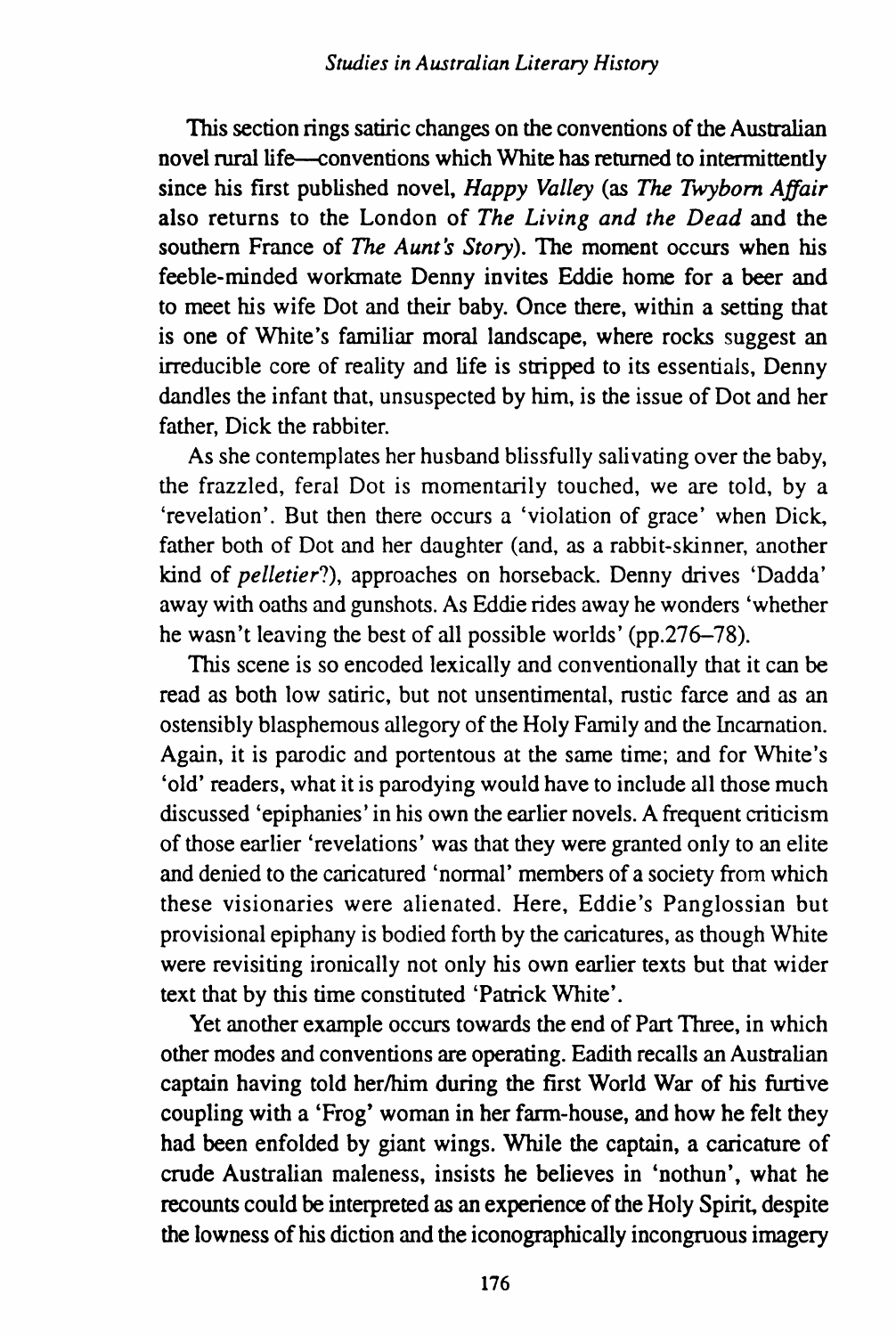(cockatoos rather than doves). Remembering this towards the end of her life, Madame Eadith Trist reflects that 'In certain circumstances, lust can become an epiphany' (pp.417-19). While yet again an 'old' reader might ask whether this is a portentous gesturing towards a deeper, religious significance, or a parody (and self-parody?) of literary pretensions to incarnate the transcendent through language, 'new' readers, rather than agonising over White's precise 'tone' or 'stance', might less problematically see him as his maximising the play, and clash, of disparate signifying codes.

The Christian lexicon-so often the stabilising element for 'old' readers of White's previous novels-continues to pervade *The Twybom Affair.* It enters in Part One with Eudoxia seeing Joanie Golson's appearance as a 'Visitation' and dreading her 'Second Coming' (p.33), and becomes most pronounced in Part Three. Like the play with the letter 'E' in the first section, the play on the brothel-as-nunnery/nunneryas-brothel in the final section foregrounds a radical ambiguity. Is it elevating prostitution by equating it with the religious vocation, or degrading that vocation to an institutionalisation, and therefore a profanation, of divine love (as prostitution is of human love)? Or is it freely, 'irresponsibly' indulging in the elaboration of a given trope which turns the conventional world upside down?

The latter would be my answer: the brothel/nunnery is a classic catachresis in the pornographic tradition (Diderot and Sade readily come to mind) invoked here to play with, and against, readers' expectations of decorum, of clear and proper distinctions, fictional, social, and sexual. Another level of literary style (but problematically 'literary' for 'old' readers?), that of pornography, is being added to the predominant mode of international comedy of manners in Part One and, in Part Two, White's return to Australian topoi and his own local moral landscapes. Behind White's texts there have always been (inescapably the Barthesian would mutter) other texts; here they include his own, and fictional parallels with his now widely known life-history, the extended text that is 'Patrick White', in an act of flamboyant autointertextuality.

Now, of course, one does not have to be a 'new' reader at all to discern such diverse discourses running through this text. With *The Twybom Affair,* the process of 'deconstruction' is inverted. Instead of disparate literary conventions, dissonant lexical codes, and radical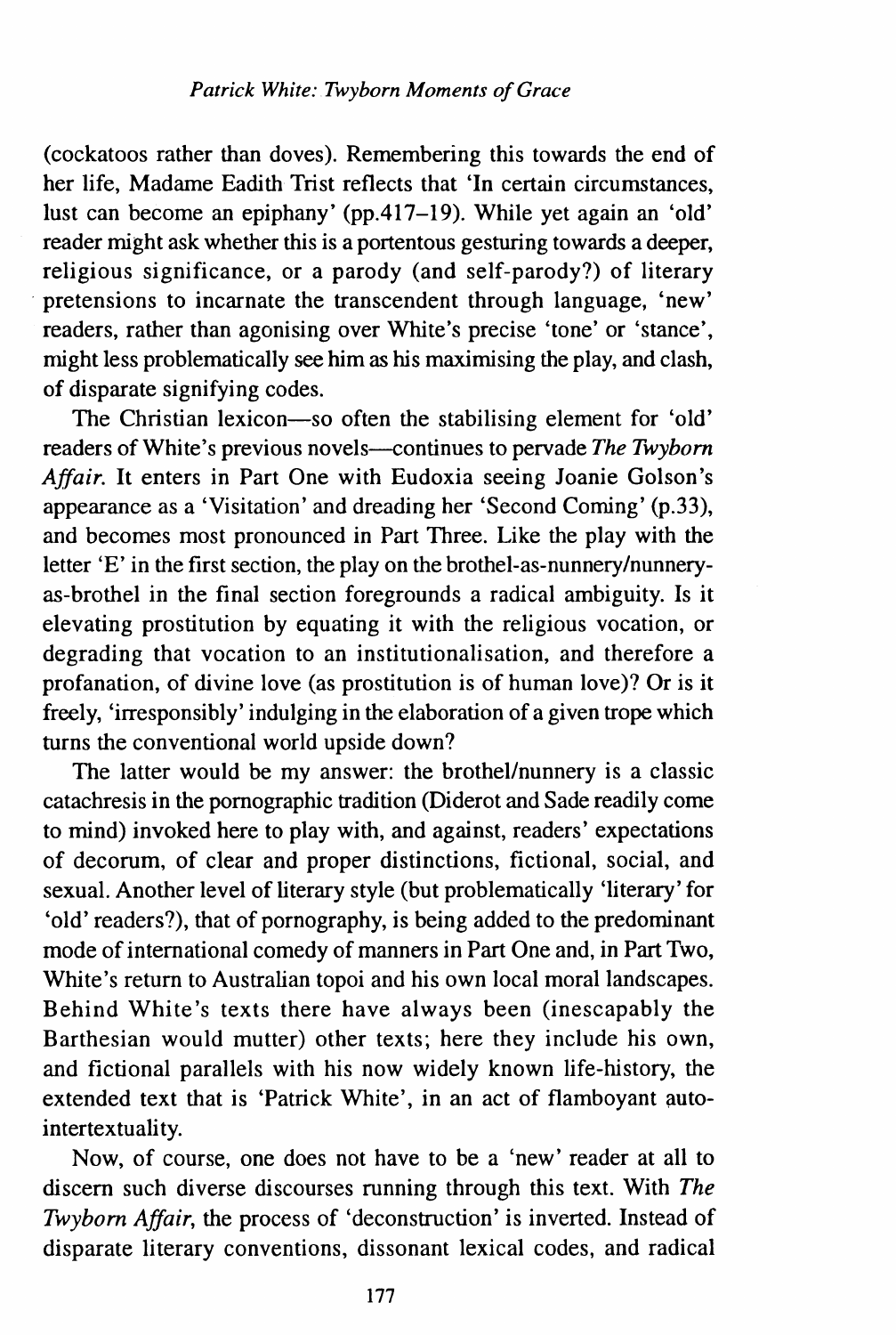ambiguities lying beneath its surface, they obtrusively are the surface. Structurally foregrounded (shades of *The Aunt's Story*) are the narrative jumps from Eudoxia to Eddie to Eadith and to Eddie again (and back and forth within these), and jumps in the fictional modes and literary styles that mirror his/her search for a life-style.

Pervasively there are the linguistic play with, and clash of, religious and psychoanalytic codes (all those oneiric passages in which the characters indulge their polymorphous perverse propensities); farcical disruptions, as when Reg and Nora Quick 'cooeee' around the country house garden in Part Three; the shifting, partial perspectives—through windows, reflections in mirrors, peepholes on the brothel of life-which turn the reader into a voyeur. All of these would frustrate any 'old' reader's attempt to reconstruct the narrative in accordance with traditional expectations of a consistent central character and situation, a single authorial point of view, and a single, stable 'meaning'.

Such an attempt would fail not because there is insufficient characterisation, situation, motif, etc. to be interpreted along conventional psychological-realist, and liberal or Christian humanist lines but because there is an excess of, and conflict among, such interpretative possibilities. This novel could be read one-dimensionally, as White's earlier novels have (variously) been read, only at the cost of repressing its often outrageous play with its readers and its transgressions of linguistic, literary and social codes.

Responding to these transgressions, my 'new' reader would almost certainly be reminded of Bakhtin's carnivalesque-grotesque tradition in fiction. The carnivalesque masquerade, in which the normal world is turned upside down or inside out, and the 'other' (the rogue, the fool, the clown-or the hetaera) becomes, in the case of *The Twyborn Affair,*  queen for a day, has an obvious appropriateness, not only for the brothelscenes but also the cross-dressing masquerades that run throughout the novel and subvert notions of a 'natural order'.

In this light, *The Twyborn Affair* could be seen as in a venerable, if subversive, tradition and its author's playfulness on so many levels simultaneously in accord with Bakhtin's summary of this mode's functions:

to concentrate inventive freedom, to permit the combination of a variety of different elements and their rapprochement, to